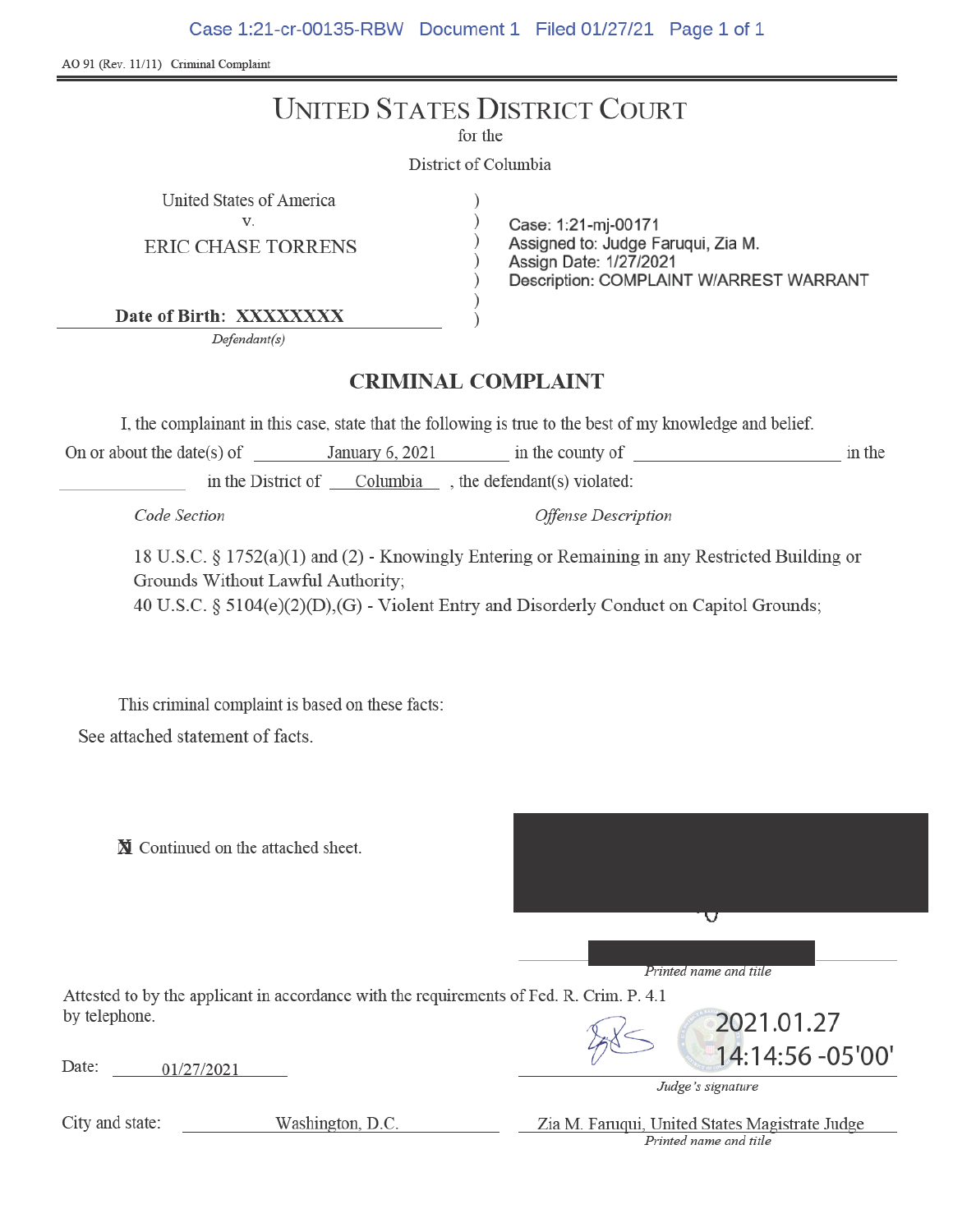### **STATEMENT OF FACTS**

Your affiant,  $\frac{1}{1}$ , is a Special Agent with the Federal Bureau of Investigation and assigned to the Washington Field Office. I am assigned to a Safe Streets Task Force that investigates criminal enterprises and violent gangs for the Washington Field Office's Northern Virginia Resident Agency. Currently, I am tasked with investigating criminal activity in and around the United States Capitol grounds that occurred on January 6, 2021. As a Special Agent, I am authorized by law or by a Government agency to engage in or supervise the prevention, detention, investigation, or prosecution of a violation of Federal criminal laws.

The U.S. Capitol is secured 24 hours a day by U.S. Capitol Police. Restrictions around the U.S. Capitol include permanent and temporary security barriers and posts manned by U.S. Capitol Police. Only authorized people with appropriate identification were allowed access inside the U.S. Capitol. On January 6, 2021, the exterior plaza of the U.S. Capitol was also closed to members of the public.

On January 6, 2021, a joint session of the United States Congress convened at the United States Capitol, which is located at First Street, SE, in Washington, D.C. During the joint session, elected members of the United States House of Representatives and the United States Senate were meeting in separate chambers of the United States Capitol to certify the vote count of the Electoral College of the 2020 Presidential Election, which had taken place on November 3, 2020. The joint session began at approximately 1:00 p.m. Shortly thereafter, by approximately 1:30 p.m., the House and Senate adjourned to separate chambers to resolve a particular objection. Vice President Mike Pence was present and presiding, first in the joint session, and then in the Senate chamber.

As the proceedings continued in both the House and the Senate, and with Vice President Mike Pence present and presiding over the Senate, a large crowd gathered outside the U.S. Capitol. As noted above, temporary and permanent barricades were in place around the exterior of the U.S. Capitol building, and U.S. Capitol Police were present and attempting to keep the crowd away from the Capitol building and the proceedings underway inside.

At such time, the certification proceedings were still underway and the exterior doors and windows of the U.S. Capitol were locked or otherwise secured. Members of the U.S. Capitol Police attempted to maintain order and keep the crowd from entering the Capitol; however, shortly around 2:00 p.m., individuals in the crowd forced entry into the U.S. Capitol, including by breaking windows and by assaulting members of the U.S. Capitol Police, as others in the crowd encouraged and assisted those acts.

Shortly thereafter, at approximately 2:20 p.m. members of the United States House of Representatives and United States Senate, including the President of the Senate, Vice President Mike Pence, were instructed to—and did—evacuate the chambers. Accordingly, the joint session of the United States Congress was effectively suspended until shortly after 8:00 p.m. Vice President Pence remained in the United States Capitol from the time he was evacuated from the Senate Chamber until the sessions resumed.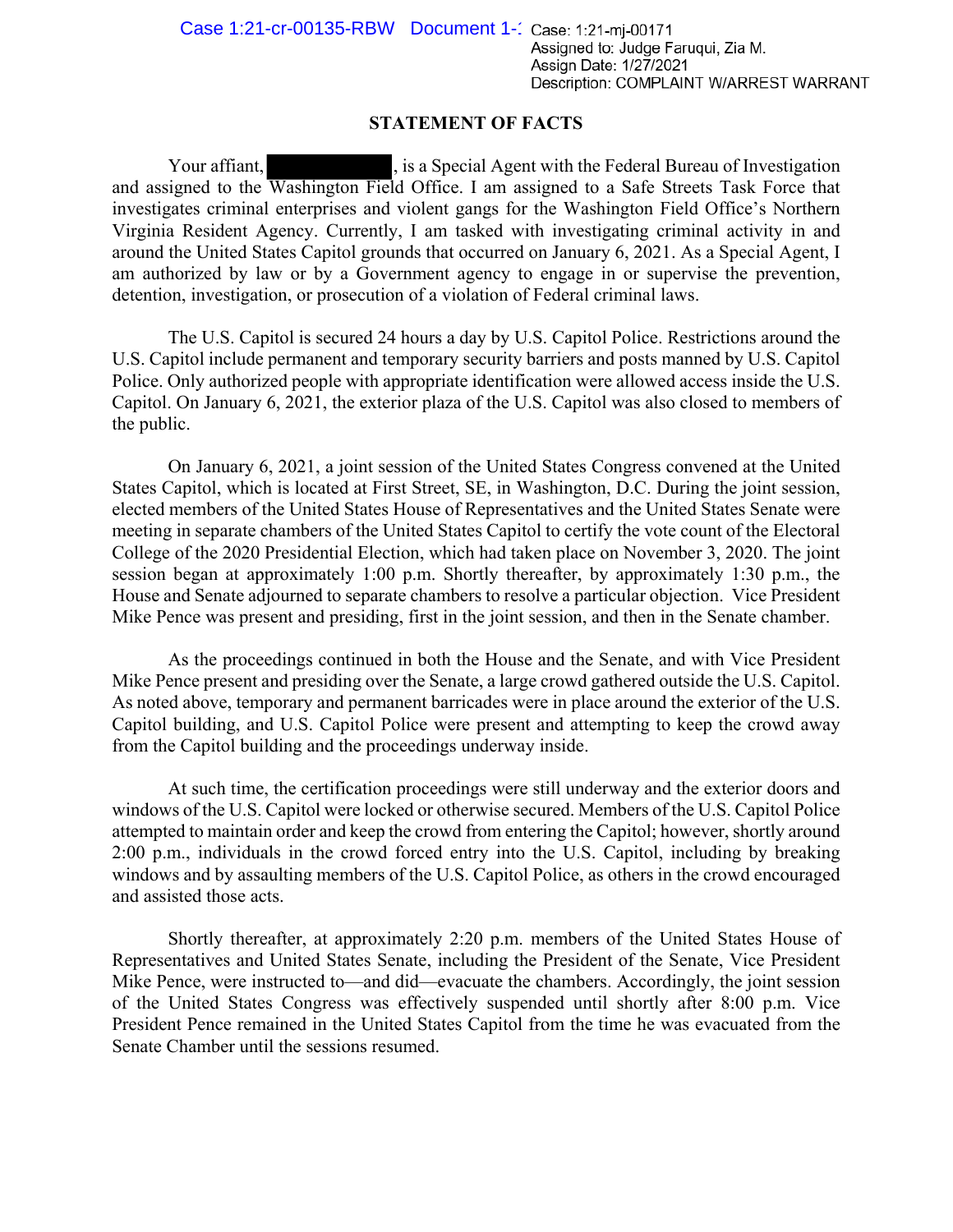### Case 1:21-cr-00135-RBW Document 1-1 Filed 01/27/21 Page 2 of 5

During national news coverage of the aforementioned events, video footage which appeared to be captured on mobile devices of persons present on the scene depicted evidence of violations of local and federal law, including scores of individuals inside the U.S. Capitol building without authority to be there.

FBI Agents received a tip that Matthew Bledsoe had been part of the group that entered the Capitol illegally. Upon following up, they received a video compilation in which Mr. Bledsoe documents his participation and the participation of others in forcing entry into the Capitol. One clip in this compilation shows Mr. Bledsoe and his companions immediately outside an exterior door of the Capitol. An alarm can be heard blaring in the background.

The companion wearing the fleece-lined white and gray hat says, "We're going in!" The camera pans to show a man in clear glasses, a red baseball hat, and a blue jacket who screams in excitement. The video compilation ends with another video clip captured by a person out of view of the camera where the crowd is chanting, "Stop the steal! Stop the steal!" as they march through the halls of the Capitol.



Matthew Bledsoe pictured above wearing a dark colored baseball cap and flag scarf was identified. A complaint and arrest warrant was issued for him by U.S. Magistrate Judge Zia M. Faruqui on January 13, 2021, for violating 18 U.S.C. § 1752(a)(1) and (2) and 40 U.S.C. § 5104(e)(2)(D),(G). Bledsoe was arrested on January 15, 2021 in Shelby County, Tennessee.

Jack Jesse Griffith a.k.a. Juan Bibiano pictured above in the clear glasses, red baseball hat, and blue jacket was also identified. An arrest warrant was issued for him by U.S. Magistrate Judge Robin Meriweather on January 15, 2021, for violating 18 U.S.C. § 1752(a)(1) and (2) and 40 U.S.C. § 5104(e)(2)(D),(G). Griffith was arrested on January 16, 2021 in Gallatin, Tennessee.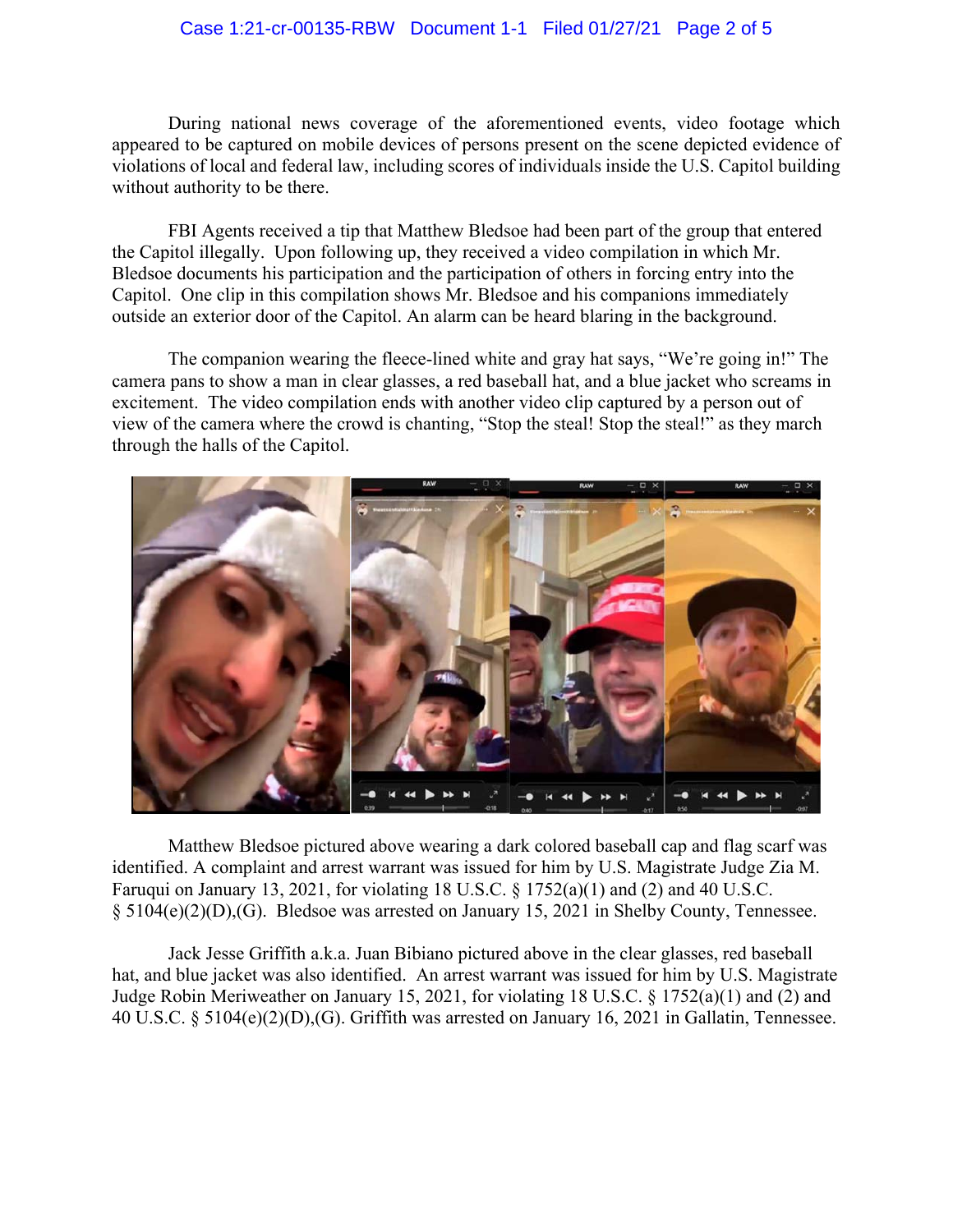#### Case 1:21-cr-00135-RBW Document 1-1 Filed 01/27/21 Page 3 of 5

As part of these investigations, FBI Agents received video surveillance footage from the U.S. Capitol Police showing the inside of an entrance into the U.S. Capitol depicted in the below-referenced video clip. Agents identified Bledsoe, Griffith, and the then unidentified male wearing a fleece-lined white and gray hat in the U.S. Capitol Police video surveillance. Agents identified them as the same three individuals depicted in the Bledsoe's video compilation.



FBI Agents received an online tip in which the informant reported seeing a local news broadcast reporting Griffith's arrest and depicting a photograph of Griffith with the other participants. The informant recognized the male wearing the fleece-lined white and gray hat who was depicted with Griffith in the news story about Griffith's arrest. Agents spoke with the informant who explained it was acquainted with TORRENS and provided details about TORRENS' employment and home address. The informant identified a still image (*see* below) from Bledsoe's video, showing the male wearing the fleece-lined white and gray hat entering the U.S. Capitol, as Eric Chase Torrens ("TORRENS").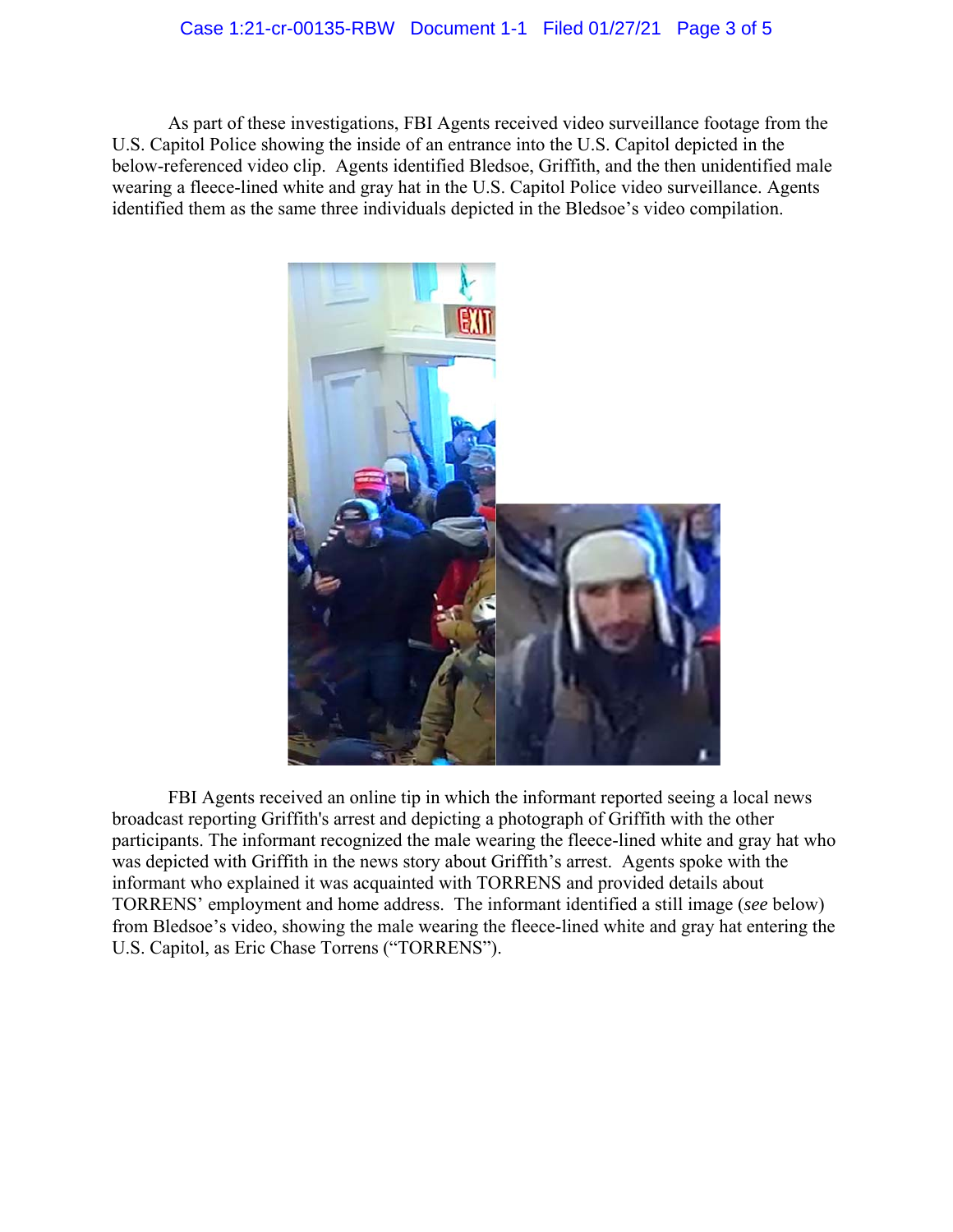

Law enforcement confirmed the identification of the male wearing the fleece-lined white and gray hat as TORRENS by comparing his Tennessee state-issued driver's license photo against the still image above from Bledsoe's video of TORRENS walking into the U.S. Capitol. Law enforcement also confirmed the employment and residence information provided by the informant. In addition to the informant's identification and the driver's license photograph comparison, license plate readers photographed a vehicle and license plate registered to TORRENS in the District of Columbia on January 5-7, 2021 – twice in the early morning of the  $7<sup>th</sup>$  parked in Southeast D.C., once driving on the I395 off ramp leading to South Capitol Street, S.W. on the 6<sup>th</sup>, and once driving on the I395 off ramp leading to South Capitol Street, S.W. on the  $5<sup>th</sup>$ .

Based on the foregoing, your affiant submits that there is probable cause to believe that Eric Chase Torrens violated 18 U.S.C.  $\S$  1752(a)(1) and (2), which makes it a crime to (1) knowingly enter or remain in any restricted building or grounds without lawful authority to do; and (2) knowingly, and with intent to impede or disrupt the orderly conduct of Government business or official functions, engage in disorderly or disruptive conduct in, or within such proximity to, any restricted building or grounds when, or so that, such conduct, in fact, impedes or disrupts the orderly conduct of Government business or official functions; or attempts or conspires to do so. For purposes of Section 1752 of Title 18, a "restricted building" includes a posted, cordoned off, or otherwise restricted area of a building or grounds where the President or other person protected by the Secret Service, including the Vice President, is or will be temporarily visiting; or any building or grounds so restricted in conjunction with an event designated as a special event of national significance.

Your affiant submits there is also probable cause to believe that Eric Chase Torrens violated 40 U.S.C. § 5104 $(e)(2)(D)$ , (G), which makes it a crime to willfully and knowingly (D) utter loud, threatening, or abusive language, or engage in disorderly or disruptive conduct, at any place in the Grounds or in any of the Capitol Buildings with the intent to impede, disrupt, or disturb the orderly conduct of a session of Congress or either House of Congress, or the orderly conduct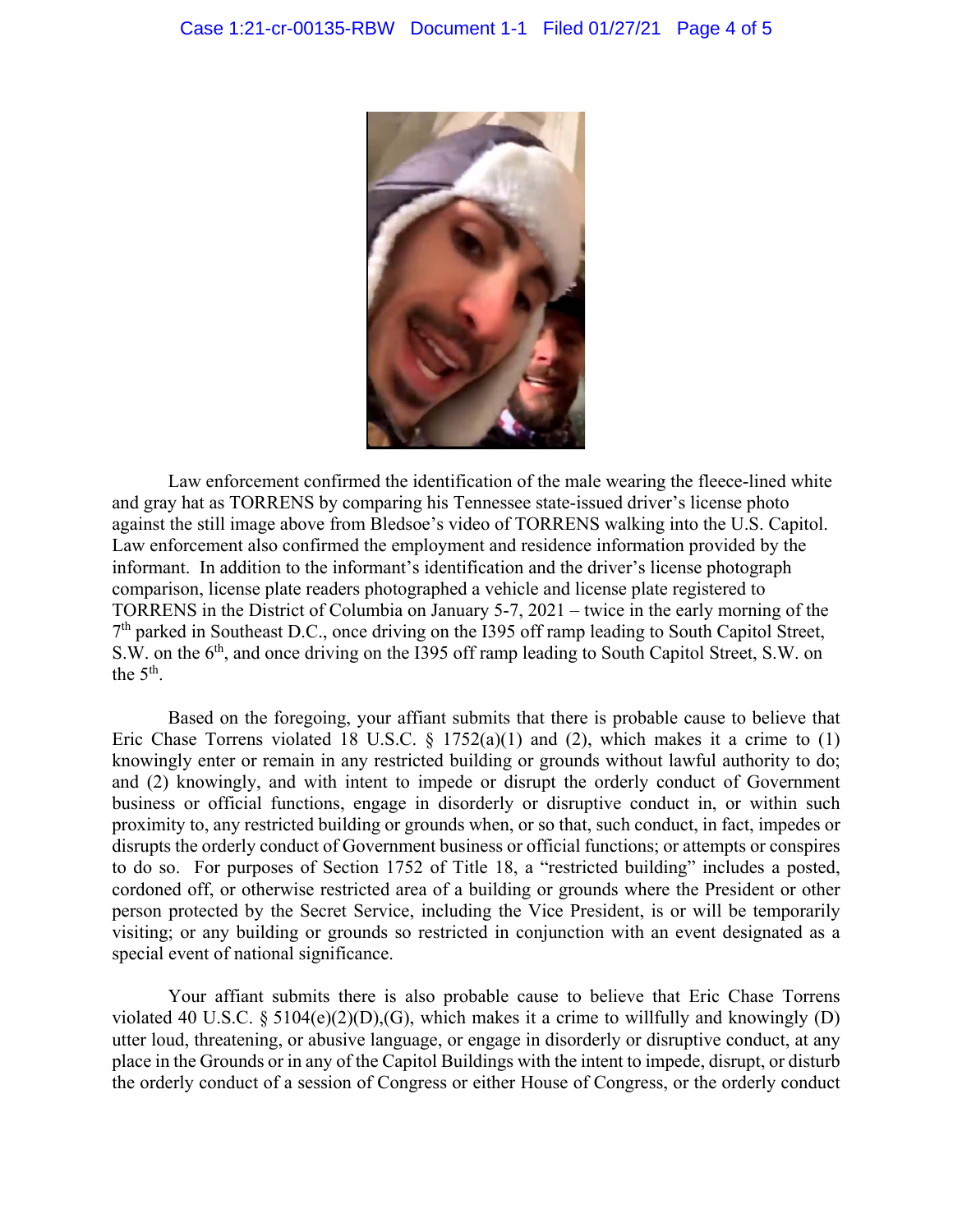# Case 1:21-cr-00135-RBW Document 1-1 Filed 01/27/21 Page 5 of 5

in that building of a hearing before, or any deliberations of, a committee of Congress or either House of Congress; and (G) parade, demonstrate, or picket in any of the Capitol Buildings.



Federal Bureau of Investigation

Attested to by the applicant in accordance with the requirements of Fed. R. Crim. P. 4.1 by telephone, this the  $27<sup>th</sup>$  day of January 2021.

[2021.01.27](https://2021.01.27)  14:13:16 -05'00'

ZIA M. FARUQUI U.S. MAGISTRATE JUDGE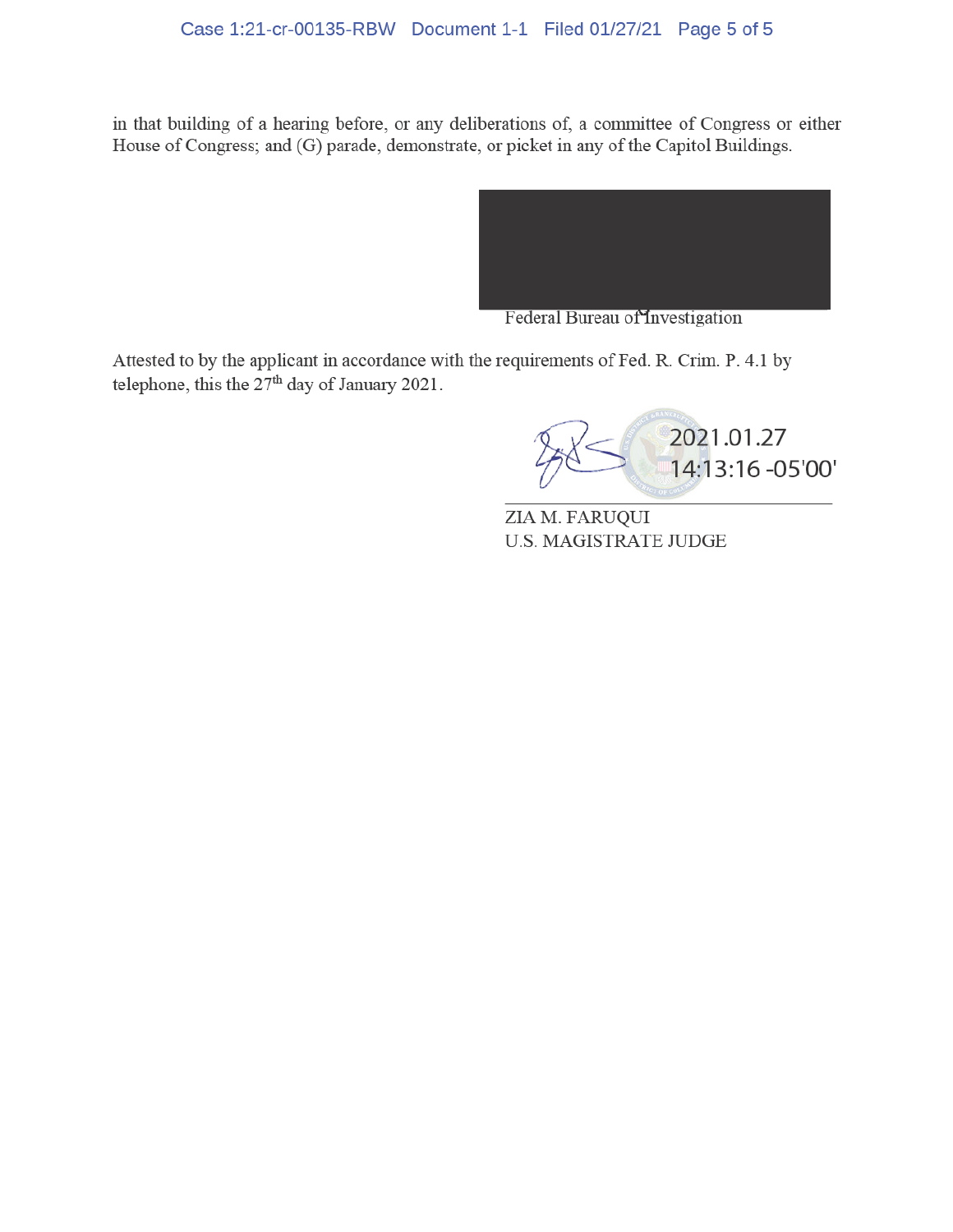### **UNITED STATES DISTRICT COURT FOR THE DISTRICT OF COLUMBIA**

| <b>UNITED STATES OF AMERICA</b> | <b>CRIMINAL NO.</b>                            |
|---------------------------------|------------------------------------------------|
| v.                              | ٠<br><b>MAGISTRATE NO. 21-MJ-171</b>           |
| <b>ERIC CHASE TORRENS,</b>      |                                                |
|                                 | <b>VIOLATIONS:</b>                             |
| Defendant.                      | 18 U.S.C. § 1752(a)(1)                         |
|                                 | (Entering and Remaining in a Restricted        |
|                                 | <b>Building</b> )<br>٠                         |
|                                 | 18 U.S.C. $\S 1752(a)(2)$                      |
|                                 | (Disorderly and Disruptive Conduct in a        |
|                                 | <b>Restricted Building</b> )<br>٠              |
|                                 | 40 U.S.C. $\S$ 5104(e)(2)(D)                   |
|                                 | (Violent Entry and Disorderly Conduct in       |
|                                 | a Capitol Building)<br>٠                       |
|                                 | 40 U.S.C. $\S$ 5104(e)(2)(G)<br>٠              |
|                                 | (Parading, Demonstrating, or Picketing in<br>፡ |
|                                 | a Capitol Building)                            |

# **I N F O R M A T I O N**

The United States Attorney charges that:

# **COUNT ONE**

On or about January 6, 2021, in the District of Columbia, **ERIC CHASE TORRENS**, did

knowingly enter and remain in the United States Capitol, a restricted building, without lawful

authority to do so.

(**Entering and Remaining in a Restricted Building**, in violation of Title 18, United States Code, Section  $1752(a)(1)$ )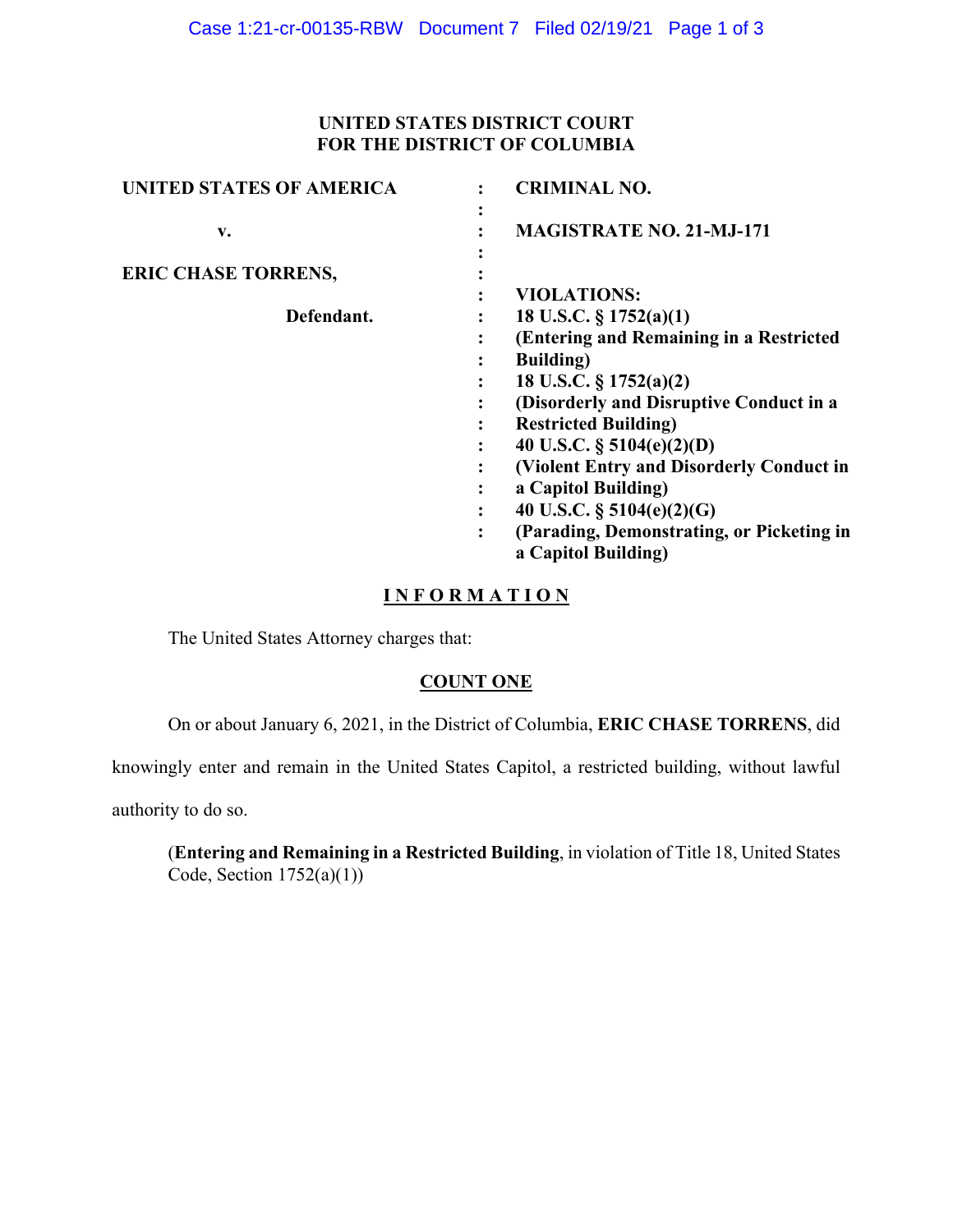#### **COUNT TWO**

 the United States Capitol, a restricted building, when and so that such conduct did in fact impede On or about January 6, 2021, in the District of Columbia, **ERIC CHASE TORRENS**, knowingly, and with intent to impede and disrupt the orderly conduct of Government business and official functions, engaged in disorderly and disruptive conduct in and within such proximity to, and disrupt the orderly conduct of Government business and official functions.

 (**Disorderly and Disruptive Conduct in a Restricted Building**, in violation of Title 18, United States Code, Section 1752(a)(2))

#### **COUNT THREE**

 Buildings with the intent to impede, disrupt, and disturb the orderly conduct of a session of On or about January 6, 2021, in the District of Columbia, **ERIC CHASE TORRENS**, willfully and knowingly engaged in disorderly and disruptive conduct in any of the Capitol Congress or either House of Congress.

(**Violent Entry and Disorderly Conduct in a Capitol Building**, in violation of Title 40, United States Code, Section 5104(e)(2)(D))